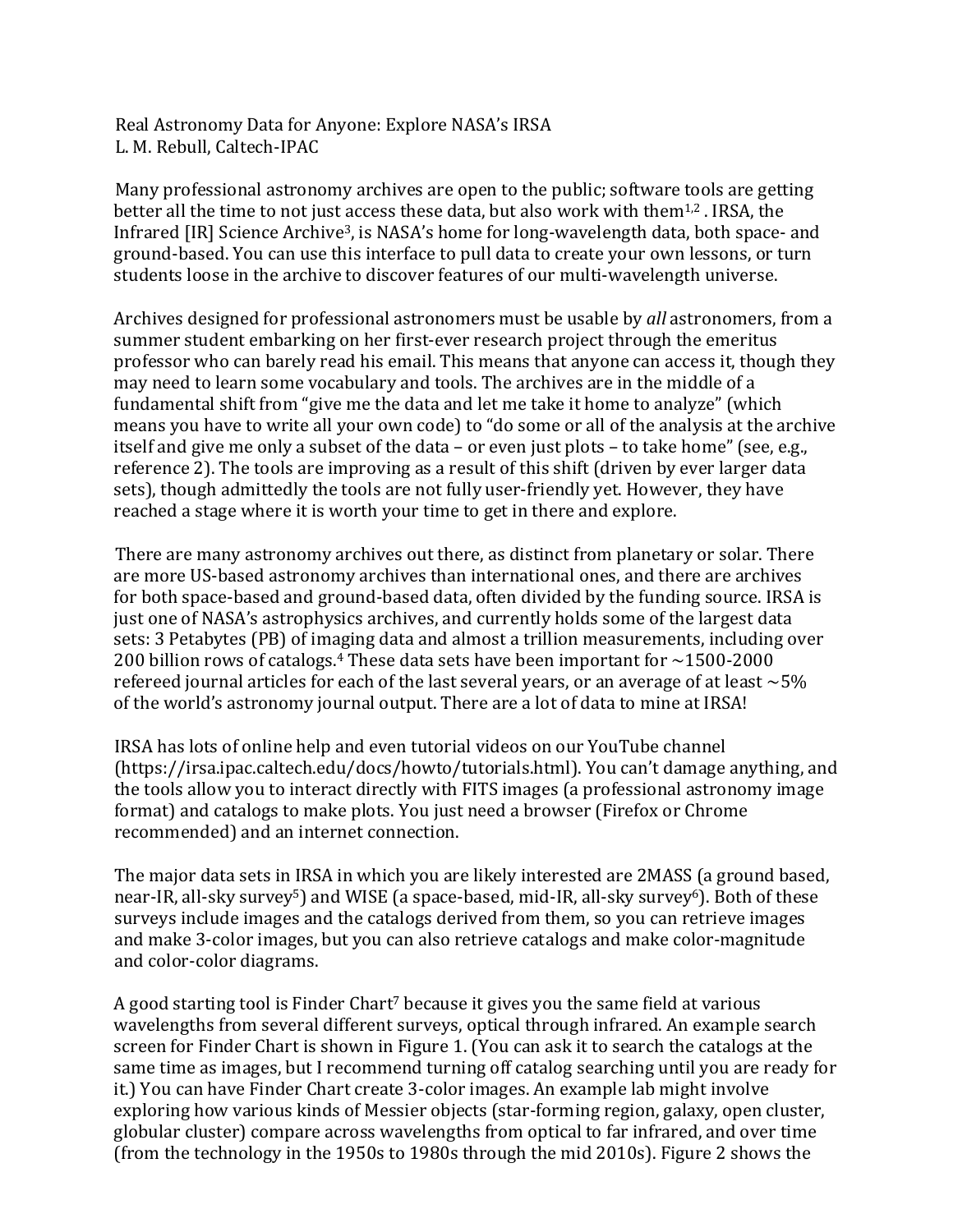results of such a query for the Eagle Nebula. You can have students grapple with questions such as: Which objects are bright and which are not? How do the stars and nebulosity compare? Why do some of the oldest IR data have such obvious pixels? If you find a target that moves, like Barnard's Star, you can watch it move from the 1950s through 2010, and calculate its proper motion.

When you are ready to include catalogs, you can use Finder Chart to retrieve the catalogs and make plots of the source characteristics it retrieves, or you can initiate a new search in other catalogs held at IRSA (or found elsewhere on the web). It overlays the catalog on the image and makes a plot – you can change what is plotted and do simple mathematical manipulations of the columns to plot. The catalog, plot, and images are all interlinked, such that if you click on a source in the plot, it is highlighted in the image and catalog too. One of the IRSA video tutorials<sup>8</sup> demonstrates in  $\sim$ 3 minutes how to take the Gliese-Jahreiss list of nearby stars<sup>9</sup>, retrieve a Gaia<sup>10</sup> catalog for those stars, and make a color-magnitude diagram, correcting the magnitudes individually for distance. It will look very much like HR diagrams in textbooks! You can then click on sources in the plot to identify specific nearby white dwarfs and giants in the catalog.

We do not  $-$  yet  $-$  have "cookbook labs" for these tools. We are developing some as part of NITARP, the NASA/IPAC Teacher Archive Research Program. What we have is collected on the web<sup>11</sup>. We hope to add more labs in the future, but in the meantime, a whole universe is available for anyone to explore!

|                                             | ırsa                                                                                                          | IRSA DATA SETS SEARCH TOOLS HELP                                       |                                            |  |                           | Login                     |  |
|---------------------------------------------|---------------------------------------------------------------------------------------------------------------|------------------------------------------------------------------------|--------------------------------------------|--|---------------------------|---------------------------|--|
|                                             |                                                                                                               |                                                                        |                                            |  |                           |                           |  |
| Search                                      | Catalogs                                                                                                      | Help                                                                   |                                            |  | <b>Background Monitor</b> |                           |  |
| <b>Finder Chart</b>                         |                                                                                                               |                                                                        |                                            |  |                           |                           |  |
|                                             | <b>Single Position</b>                                                                                        | <b>Multiple Positions</b>                                              |                                            |  |                           |                           |  |
| Name or Position:                           | M16                                                                                                           | 274.70073, -13.80723 Equ 12000 or 18h18m48.18s, -13d48m26.0s Equ 12000 | Try NED then Simbad<br>M16 resolved by NED |  |                           |                           |  |
| <b>Image Size:</b>                          | 300                                                                                                           | arcseconds <b>E</b>                                                    |                                            |  |                           |                           |  |
|                                             | Small C Medium C Large<br>Display Size:                                                                       |                                                                        |                                            |  |                           |                           |  |
|                                             | C DSS C SDSS (DR7) C 2MASS (alisky) C WISE (AINVISE) C Spitzer (SEIP) C AKARI C IRAS (IRIS)<br>Select Images: |                                                                        |                                            |  |                           |                           |  |
| Search Corresponding Catalog(s): O Yes O No |                                                                                                               |                                                                        |                                            |  |                           |                           |  |
|                                             | <b>F</b> Image Search Options                                                                                 |                                                                        |                                            |  |                           |                           |  |
| Search                                      | Cancel                                                                                                        |                                                                        |                                            |  |                           | $^{\circ}$                |  |
|                                             |                                                                                                               |                                                                        |                                            |  |                           |                           |  |
|                                             | <sup>*</sup> Contact<br>* Privacy Policy<br><b>Acknowledge IRSA</b>                                           | ipac)                                                                  | Caltech JPL                                |  | NAS                       | 20.1 Boll: On: 2020-03-31 |  |

Fig. 1: The Finder Chart search screen, filled out to ask for 300-arcsecond-wide images of M16 (the Eagle Nebula), from optical (DSS, SDSS) through near-infrared (2MASS) to mid and far-infrared (WISE, Spitzer, Akari, and IRAS). Note that the "search corresponding catalog" option is set to "no" here.